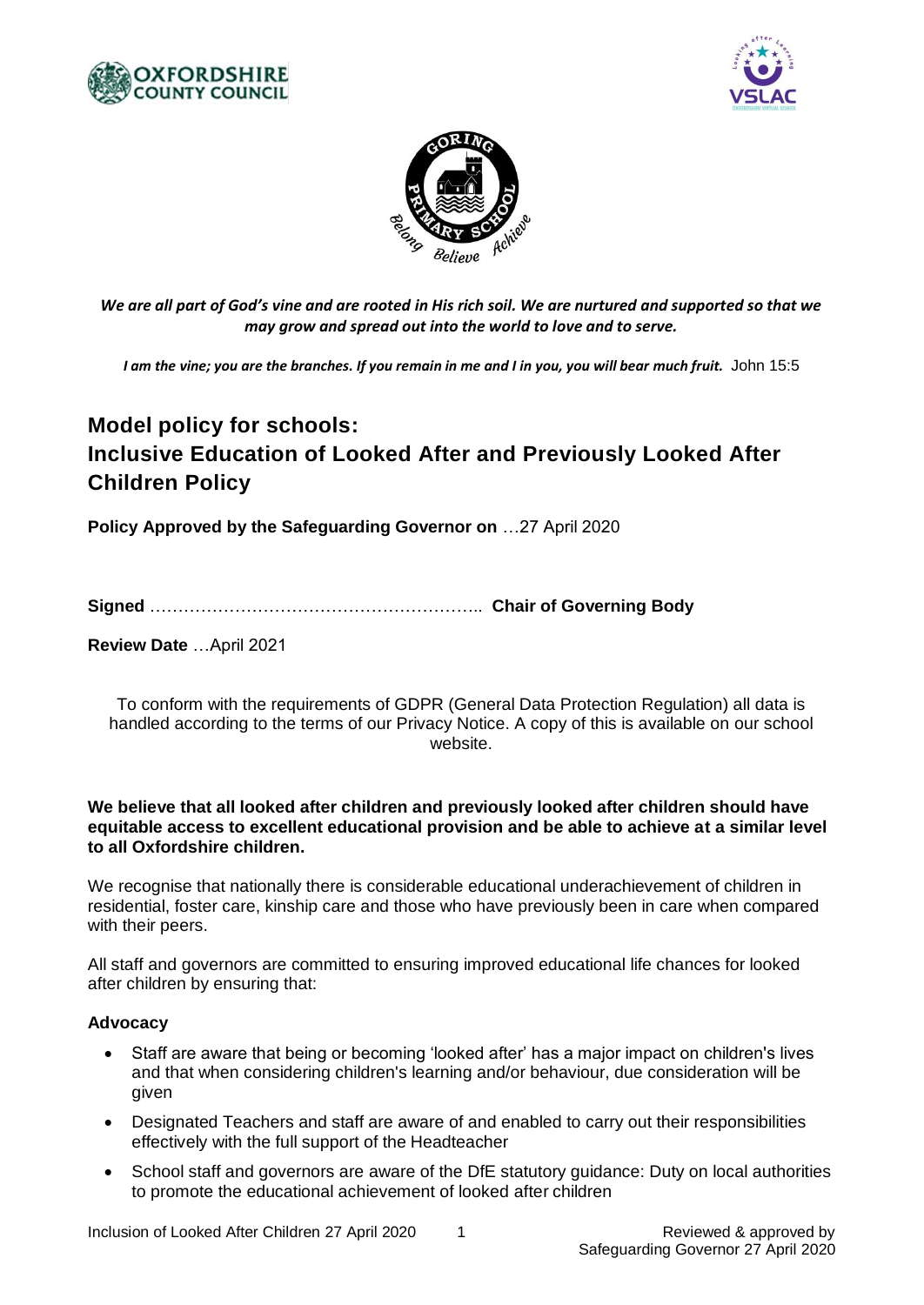



 There is a dedicated Governor to monitor the work of the school in supporting its looked after children and previously looked after children as a part of a larger group of vulnerable children

#### **Documentation and Monitoring of Progress**

- We contribute to the process whereby all looked after children have a high quality Personal Educational Plan (PEP) in place within 20 days of starting at our school or becoming looked after. This will include SMART educational targets and will be linked to the child's Care Plan and any other plan resulting from the assessment of the child (Student profile, EHCP)
- PEP targets should reflect the outcomes desired to reach individual goals. Targets need to be aspirational and have academic rigour. These will determine the need for pupil premium plus for the child or young person.
- The young person's views will be sought by the Designated Teacher and will be documented on the PEP.
- The child/young person will be encouraged to attend the PEP and encouraged to contribute. Some children/young people chair their own PEPs and it is always good practice to have a 'pre-meeting' where you can talk through who will be there, what to expect and most importantly find out if they have any concerns, anxieties or anything they would like you to help them raise.
- Following the writing of a PEP, any educational recommendations in that PEP will be adhered to by staff and shared with relevant adults to ensure the child/young person has every opportunity to reach their target
- The school should assess each young person's attainment either on entry to the school or on becoming looked after to ensure continuity of learning. These baselines should be recorded in the PEP. The school will monitor and track the achievement and attainment of all pupils at regular intervals and report this to the Virtual School. Where a child is underachieving, please arrange a PEP review to discuss how this underachievement will be addressed.
- The Designated Teacher will know all the looked after children and previously looked after in school and will have access to their relevant contact details including parents, carers and social worker
- The Designated Teacher will also know about any looked after children from other authorities
- It is important that the school flags looked after child status appropriately in the school's information systems so that information is readily available as required.

## **Joined Up Working (for all schools, the Virtual School)**

- We will send representatives to any review held for the child where appropriate.
- We will send reports to any review held for the child.
- Schools will forward appropriate documents, in a timely fashion, to any receiving school at the point of transition. The Virtual School will assist and will ensure any additional information is also forwarded.
- We take a proactive approach in co-operating with and supporting the relevant Local Authority with regard to the education of our looked after children
- We liaise with other agencies as appropriate so that each looked after child has the opportunity to achieve their full potential
- At school, we firmly believe in developing a strong partnership with parents/carers and caseworkers to enable looked after children to achieve their full potential
- We ensure that carers and social workers are kept fully informed of their child's progress and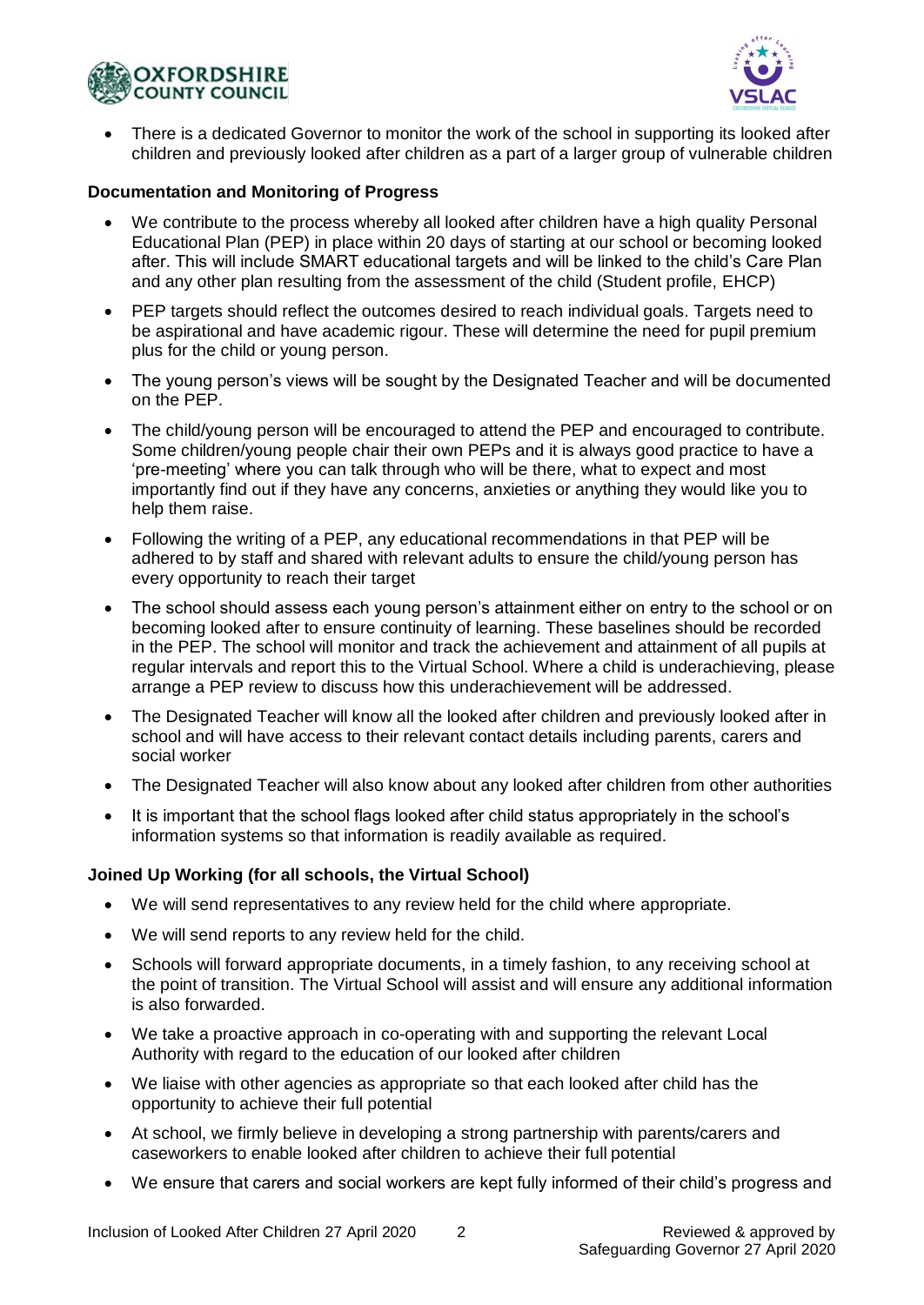



attainment

## **Training**

- We will attend Local Authority training regarding the roles and responsibilities involved in the education of looked after children
- The Headteacher, Designated Teacher and / or Inclusion Officer will be responsible for ensuring all staff are briefed on the regulations and practice outlined in this policy

#### **Governance**

- We have a governor designated to lead on looked after children and other vulnerable groups.
- We ensure that the designated teachers report at least once a year to governors on the training they have received and the safety of looked after children.
- Governors have good knowledge of the impact of the pupil premium for looked after children and challenge leaders.
- Designated governor attends training where appropriate to support understanding of looked after children and other vulnerable groups.

#### **Admissions**

- The Governing Body endorses council policy. The Council, as the Admission Authority for Community and Voluntary Controlled Schools, believes that admissions criteria should not discriminate against looked after children.
- Due to care placement changes, looked after children may enter school mid-term. It is vital that we give them a positive welcome. If necessary, we may offer additional support and preentry visits to support transition and develop a sense of belonging.
- Where an application is received for a place for an unaccompanied asylum seeking child, the school will give due attention to the agreed protocol ensuring that these vulnerable young people are swiftly admitted and integrated in to school.

## **Inclusion**

- This policy recognises that all pupils are entitled to a balanced and broadly based curriculum
- Our looked after child policy reinforces the need for teaching that is fully inclusive.
- The Governing Body will ensure the school makes appropriate provision for all looked after children and previously looked after children.
- We encourage each looked after child to access out of hours learning activities realising the positive impact this could have on their self –esteem and learning
- In the few instances where we review whether a child is still appropriately placed in a school we will:
	- o Contact the LA education inclusion service and, if appropriate, the SEN Officer to discuss appropriate alternative arrangements
	- $\circ$  Involve the child, the social worker and the carer at all stages of decision making
	- $\circ$  We will consider all alternatives to exclusion, recognising that exclusion for a looked after child has far broader implications than for those of other children.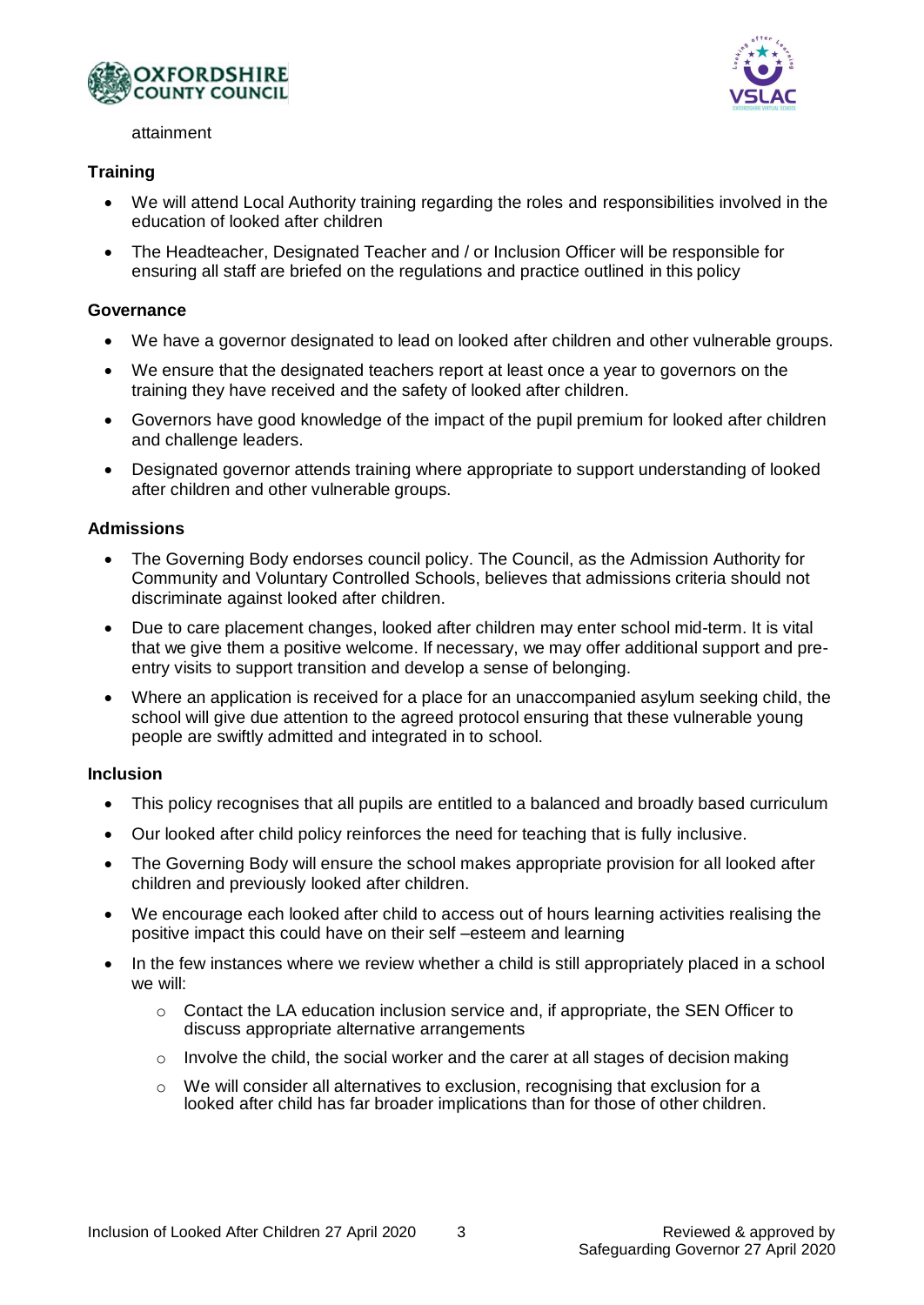



#### *Looked After Children say…*

"I would like to have a say as to whether I move school or not."

"Money should not be the most important thing when deciding if I should move schools." "I would really like to have a chance to visit the school before I start."

"I would like my school work and achievements to be passed on to my new school and not forgotten about."

"I would have liked a buddy or peer mentor when I moved to my new school to help me get settled."

"We want to be treated as normal. We don't want to be pitied or treated differently."

"I'd like to be able to choose a particular teacher to talk to – not just the designated teacher." "I want to keep my life private. I don't want people knowing everything about me unless I say so."

"I don't want my teachers hearing embarrassing/personal details about me and my family at review meetings."

"I want my own copy of school reports and I want my parents to have a copy."

"The head of year is extremely important in passing on 'need to know' information to individual subject teachers."

## *Roles and responsibilities*

Looked After Children – LAC - are one of the most vulnerable groups in society and it is nationally recognised that there is considerable educational underachievement when compared to their peers.

For example, they may experience:

- A high level of disruption and change in school placements
- Lack of involvement in extra curricular activities
- Inconsistent or no attention paid to homework This may result in:
	- o Poor exam success rates in comparison with the general population
		- o Underachievement in further and higher education
		- o These issues may also affect adopted young people.

The majority of children who remain in care are there because they have suffered abuse or neglect. The Every Child Matters: Change for Children programme aims to improve outcomes for all children. To date the outcomes achieved by LAC have been unacceptably poor and the Government is committed to addressing this disparity. As corporate parents we all have a part to play in this by vigorously applying the principles of good parenting by:

- 1. Giving priority to education
- 2. Listening to children
- 3. Providing stability and continuity
- 4. Taking corporate responsibility
- 5. Promoting inclusion
- 6. Raising standards
- 7. Intervening early
- 8. Promoting early years experiences
- 9. Celebrating success

- *The Designated Teacher will:*
	- Be an advocate for LAC within school
	- Ensure the pupil premium is used effectively to ensure looked after children make progress, especially in English and Maths.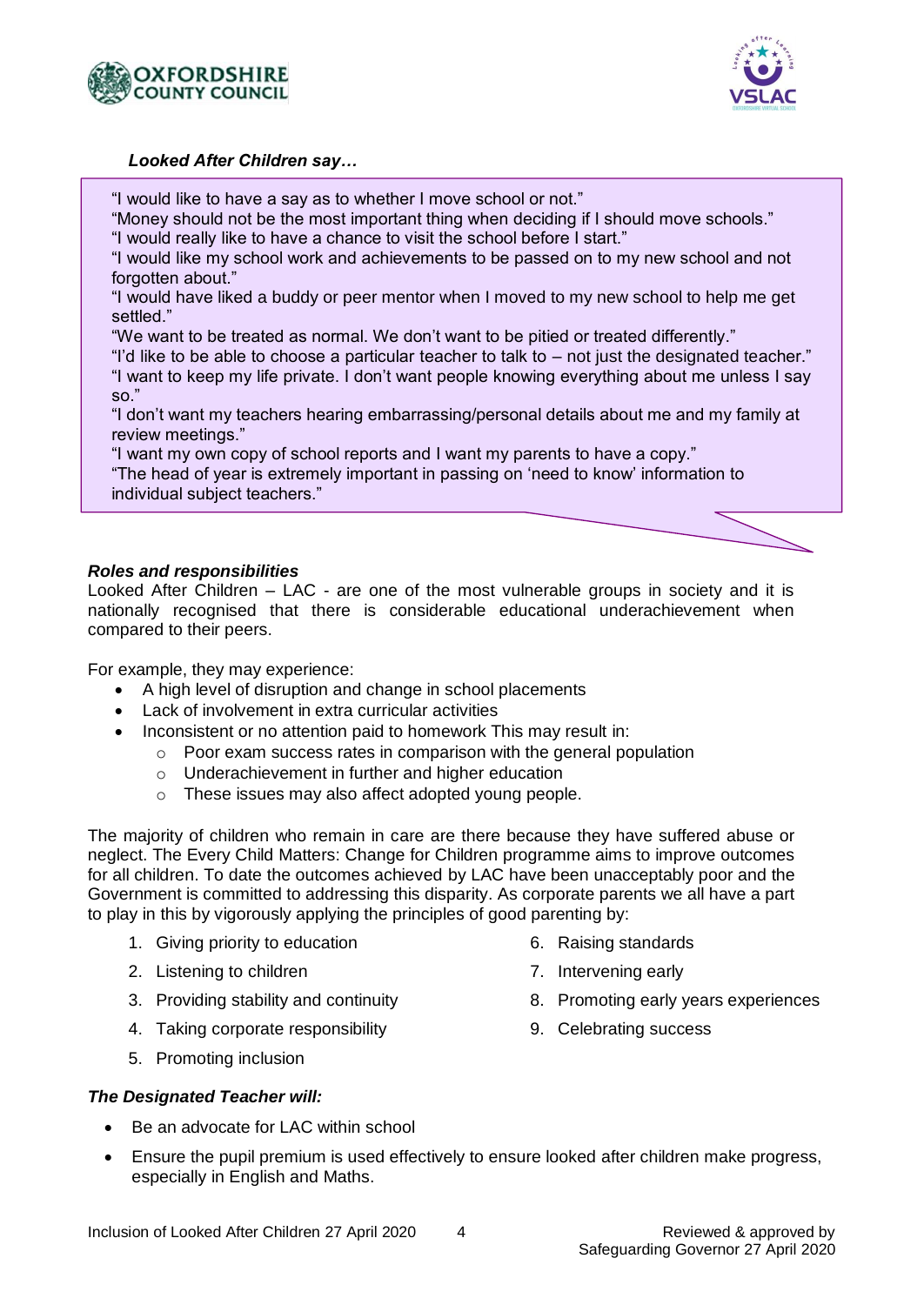



- Be familiar with the statutory guidance on the role of the designated teacher
- Give regard to the impact of relevant decisions for LAC on both the LAC and the rest of the school community
- Know all the LAC in school, including those in the care of other authorities, and ensure the availability of all relevant details from school record-keeping systems as required
- Attend relevant training about LAC
- Act as the key liaison professional for other agencies and carers in relation to LAC, seeking advice from the LAC team when appropriate
- Ensure that LAC receive a positive welcome on entering school, especially mid year and, if necessary, offer additional support and a pre-entry visit to help the new pupil settle
- Ensure that all LAC have an appropriate PEP that is completed within 20 days of joining the school or of entering care (see guidance on PEPs) and ensure that the young person contributes to the plan
- Ensure that all data on LAC is made available for meetings between the Headteacher, governors and the school improvement partner
- Keep PEPs and other records up to date and review PEPs at transfer and at six monthly intervals
- Convene an urgent multi-agency meeting if a LAC is experiencing difficulties or is at risk of exclusion
- Ensure confidentiality on individual children, sharing confidential and personal information on a need to know basis, bearing in mind the wishes of the individual pupil
- Act as the key adviser for staff and governors on issues relevant to LAC
- Ensure that care and school liaison is effective including invitations to meetings and other school events
- Actively encourage and promote out of hours learning and extra curricular activities for LAC
- Ensure a speedy transfer of information, records and coursework, where appropriate, when a LAC transfers to another educational placement
- Contribute information to LAC reviews when required
- Report to the Governing body on LAC in the school and inform of relevant policy and practice development
- Agree with the social worker the appropriate people to invite to parents' evenings etc
- Prepare reports for Governors' meetings to include:
	- $\circ$  The number of LAC on roll and the confirmation that they have a Personal Education Plan – PEP
	- o Their attendance compared to other pupils
	- o Their attainment (SATs/GCSEs) compared to other pupils
	- o The number, if any, of fixed term and permanent exclusions
	- o The destinations of pupils who leave the school
- Attend governor meetings as appropriate such as the admission, disciplinary and exclusion of LAC
- Arrange a mentor (adult and /or pupil) to whom the young person can talk, possibly through the learning mentor scheme or through Connexions, particularly when the pupil is new to school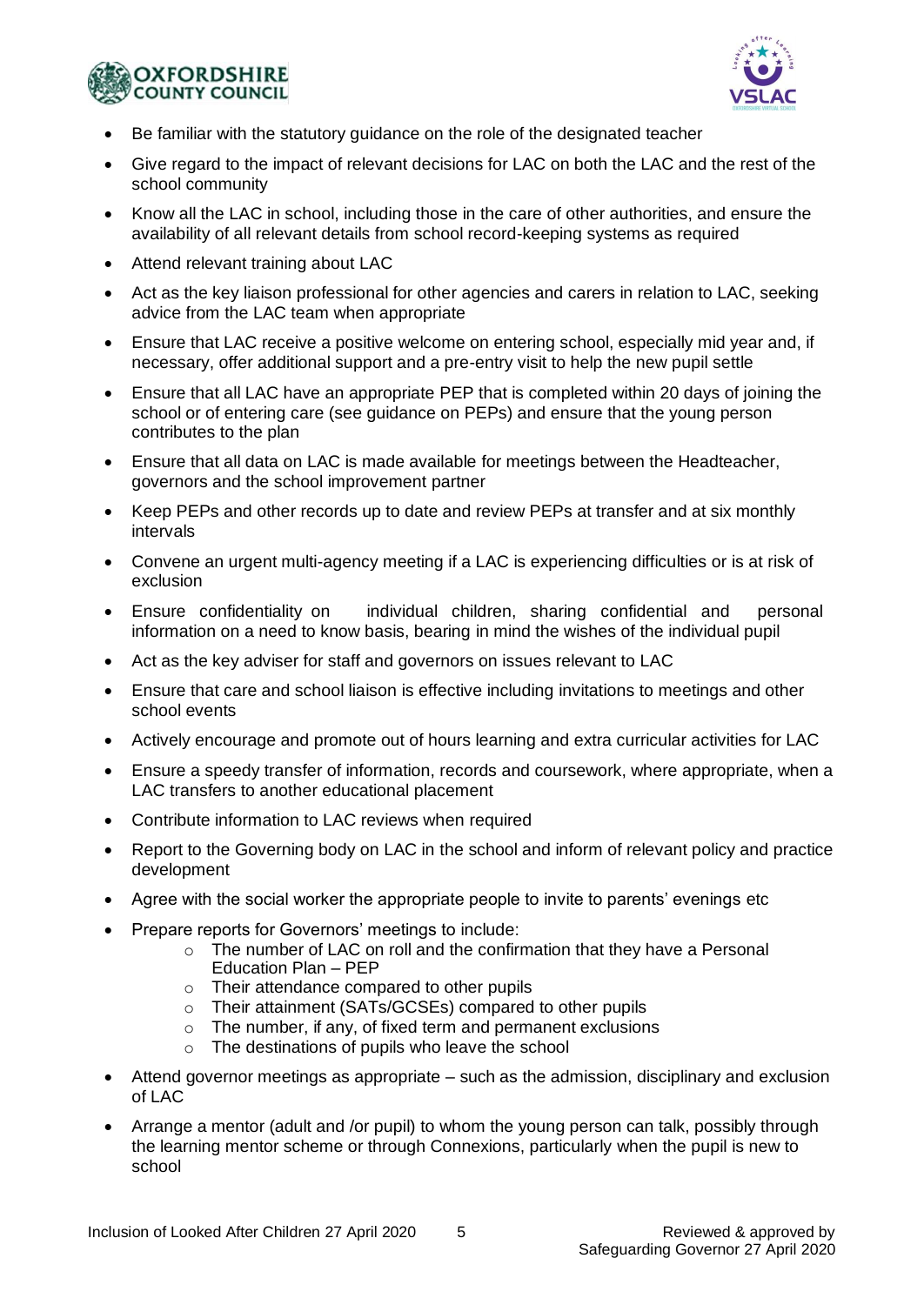



- Ensure that any Special Educational Needs are addressed in conjunction with the SENCO and in accordance with the Code of Practice for SEN. LAC are six to eight times more likely to have a statement of Special Educational Needs than the general school population
- Good practice suggests that all school staff will:
- Follow school procedures
- Keep the Designated Teacher informed about a LAC's progress
- Have high expectations of the educational and personal achievements of LAC
- Positively promote the raising of a LAC's self esteem
- Ensure any LAC is supported sensitively and that confidentiality is maintained
- Be familiar with the school's policy and guidance on LAC and respond appropriately to requests for information to support PEPs and review meetings
- Liaise with the Designated Teachers where a LAC is experiencing difficulties
- Give only official exclusions and only use exclusions in line with the school's exclusion policy, and relevant national guidance, being mindful of the difficulties this may create in the care placement
- Contribute to regular liaison with social care colleagues and other appropriate professionals and keep carers fully informed at all times
- Keep appropriate records, confidentially as necessary, and make these available to other professionals/ parents/carers/pupil as appropriate

## *Good practice suggests that the Governing Body will:*

- Ensure that the admission criteria and practice prioritises LAC according to the DfES Admissions Code of Practice
- Ensure all governors are fully aware of the legal requirements and guidance for LAC
- Ensure there is a Designated Teacher for LAC
- Liaise with the Headteacher, Designated Teacher and all other staff to ensure the needs of LAC are met
- Nominate a governor with responsibility for LAC who links with the Designated Teacher
- Receive regular reports from the Designated Teacher
- Ensure that the school's policies and procedures give LAC equal access in respect of:
	- o Admission to school
	- $\circ$  National Curriculum and examinations, both academic and vocational
	- o out of school learning and extra curricular activities
	- o Work experience and careers guidance
- Annually review the effective implementation of the school policy for LAC
- Ensure that the Designated Teacher is invited to the exclusion meetings for LAC

## *The Local Authority will:*

- Lead the drive to improve educational and social care standards for LAC
- Ensure that the education for this group is as good as that provided for every other Oxfordshire pupil
- Ensure that LAC receive a full time education in a mainstream setting wherever possible